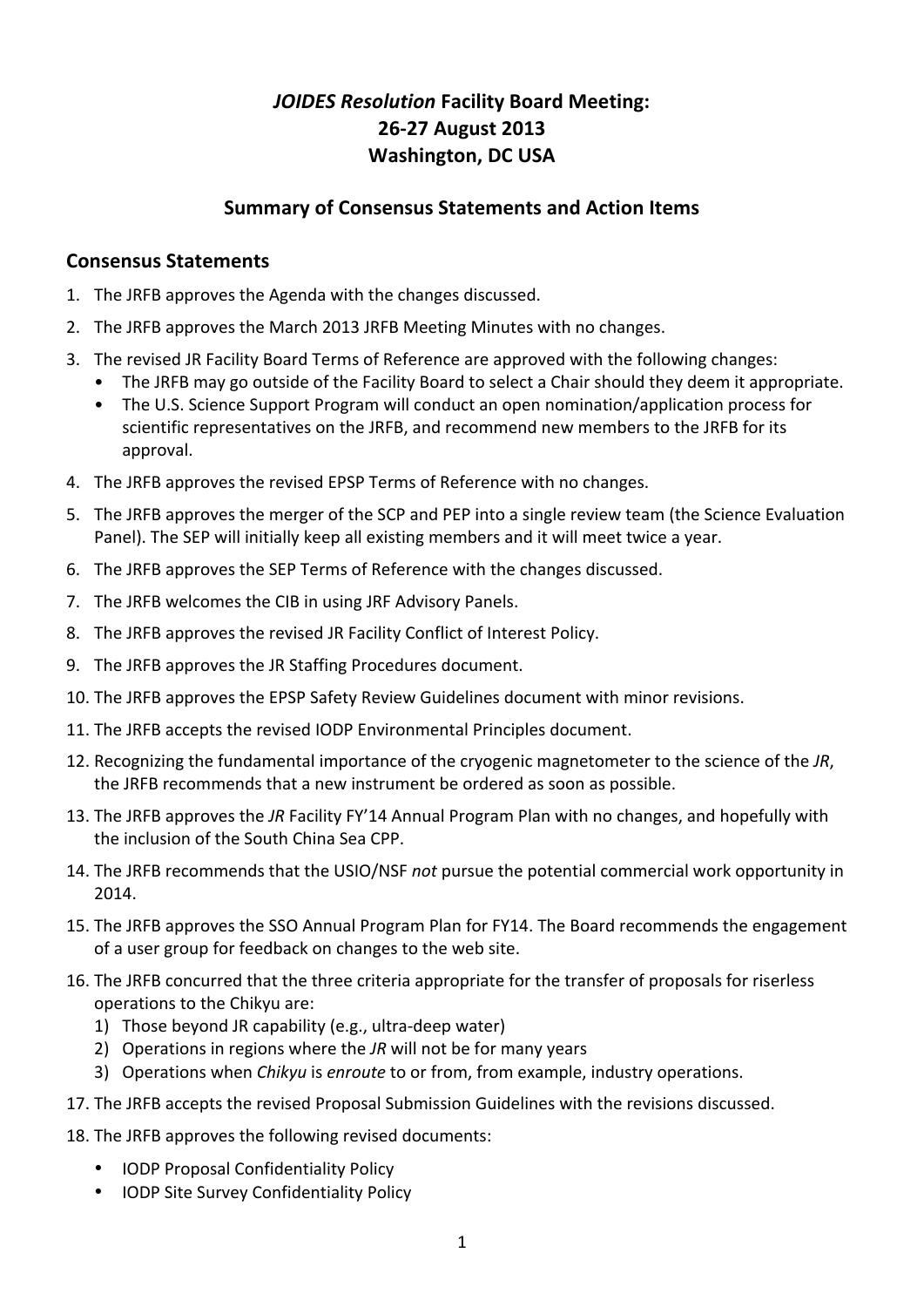- IODP Science Evaluation Panel: Guidelines and Rationale for Site Characterization Data.
- 19. The JRFB accepts the recommendations of the USSSP for two new members of the Board for threeyear terms staring October 1, 2013. The JRFB thanks Gabe Filippelli and Akira Ishiwitari for their service and contributions to the early days of the JRFB.

# **Action Items**

- 1. *Tom Janecek will send the diagram around to get input on modifications and/or design. He will work* with the Science Support Office and appropriate outside parties to develop illustrations that will show proposal flow, information flow, and money flow in a useful and understandable way.
- 2. The Science Support Office will determine whether links to previous original site survey data can be *created, and investigate the best way to obtain permission for release of such data.*
- 3. Tom Janecek will communicate with the PMOs what their panel membership allocation is prior to the start of the new program. It will be critical to have more nominations than slots if the panels are to *achieve a balanced distribution of expertise.*
- 4. Mitch Malone will revise the wording as discussed. The ECORD FB and the CIB will use the document as a basis for development of their own standard measurements policy. The JRFB will review the document every 2-3 years.
- 5. R. Murray (lead), K. Becker, Jamie Allan and Dave Goldberg will revise the Third Party Tools document for review at the next JRFB meeting.
- 6. The Facility Board Chairs will prepare a letter to the core curators requesting the development of a *common implementation plan for core curation and sampling.*
- 7. *David Divins (lead), Nobu Equchi, Wataru Azuma, Jamie Allan, Keir Becker and Ursula Röhl will revise* the Sample, Data and Obligations Policy by mid-October for circulation to the JRFB and other Facility *Boards.*
- 8. Susan Humphris will follow up with letters providing additional feedback to those proponents who *have responded*.
- 9. Susan Humphris will work with Nobu Equchi to build a proposal flow diagram for all platforms from *the basis of the Chikyu diagram already developed.*
- 10. The Science Support Office will update the Table of Proposal requirements to coordinate with the *revised Proposal Submission Guidelines.*
- 11. The JRFB Chair will pass the suggestion of a brochure re: the IODP proposal process on to the IODP *Forum.*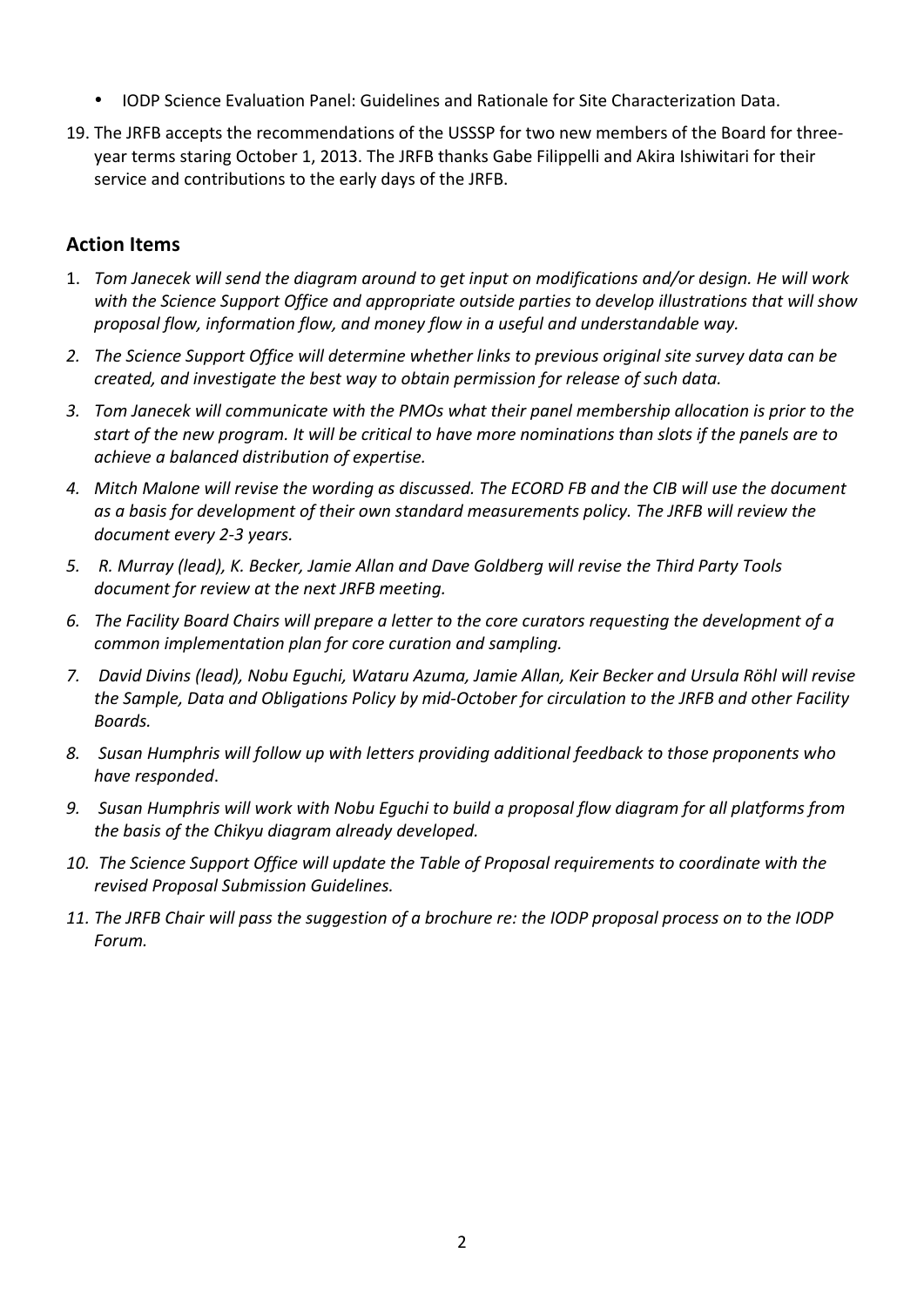# *JOIDES Resolution* **Facility Board (JRFB) Meeting: 26 – 27 August 2013 Washington, DC USA**

*JOIDES Resolution* Facility Board - JRFB

| National Science Foundation, USA                                                                   |
|----------------------------------------------------------------------------------------------------|
| European Management Agency, CEREGE, France                                                         |
| US Implementing Organization, Consortium for Ocean Leadership, USA                                 |
| Australian IODP Secretariat, The Australian National University, Australia                         |
| Indiana University, Purdue University Indiana, USA                                                 |
| Susan Humphris, Chair Woods Hole Oceanographic Institution, USA                                    |
| Tohuku University, Japan                                                                           |
| Korea Institute of Geoscience and Mineral Resources (KIGAM), Republic of Korea                     |
| University of Bremen, Germany                                                                      |
| University of Texas, Institute for Geophysics, USA                                                 |
| Coordenação de Aperfeiçoamento de Pessoal de Nivel (CAPES), Brazil<br>Marcio da Castro Silva Filho |
|                                                                                                    |

Liaisons, Guests, and Observers

| Dick Kroon          | PEP Chair, The University of Edinburgh, UK                                                 |
|---------------------|--------------------------------------------------------------------------------------------|
| Barry Katz          | EPSP Chair, Chevron Corporation, Houston, TX, USA                                          |
|                     | Dave Mallinson SCP Vice Chair, East Carolina University, USA                               |
| Keir Becker         | IODP Forum Chair, University of Miami, USA                                                 |
| Karsten Gohl        | ECORD Facility Board Chair, AWI-Bremerhaven, Germany                                       |
| <b>Holly Given</b>  | IODP Science Support Office, Scripps Institution of Oceanography, USA                      |
| Rodey Batiza        | National Science Foundation, USA                                                           |
| Thomas Janecek      | National Science Foundation, USA                                                           |
| Jim Beard           | National Science Foundation, USA                                                           |
| Meagan Thompson     | National Science Foundation, USA                                                           |
| Idelazil Talhavini  | Coordenação de Aperfeiçoamento de Pessoal de Nivel (CAPES), Brazil                         |
| Sidney Mello        | Universidade Federal Fluminense                                                            |
|                     | Yuzuru Kimura Ministry of Education, Culture, Sports, Science and Technology (MEXT), Japan |
| <b>Brad Clement</b> | US Implementing Organization, Texas A&M University, USA                                    |
| Mitch Malone        | US Implementing Organization, Texas A&M University, USA                                    |
|                     | Dave Goldberg US Implementing Organization, Lamont Doherty Earth Observatory, USA          |
| Nobu Eguchi         | Center for Deep Earth Exploration (CDEX), JAMSTEC, Japan                                   |
| Kiyoshi Suyehiro    | IODP Management International, Inc., Japan                                                 |
| Yoshi Kawamura      | Center for Deep Earth Exploration (CDEX), JAMSTEC, Japan                                   |
| Jeff Schuffert      | US Science Support Program (USSSP), Consortium for Ocean Leadership, USA                   |
| Rita Bauer          | IODP Science Support Office, Scripps Institution of Oceanography, USA                      |
| Charna Meth         | US Science Support Program (USSSP), Consortium for Ocean Leadership, USA                   |
| <b>Shouting Tuo</b> | IODP-China Office, Tongji University, China                                                |
| Matthew Wright      | Consortium for Ocean Leadership, USA                                                       |
|                     | Emido Cantidio Coordenação de Aperfeiçoamento de Pessoal de Nivel (CAPES), Brazil          |
|                     |                                                                                            |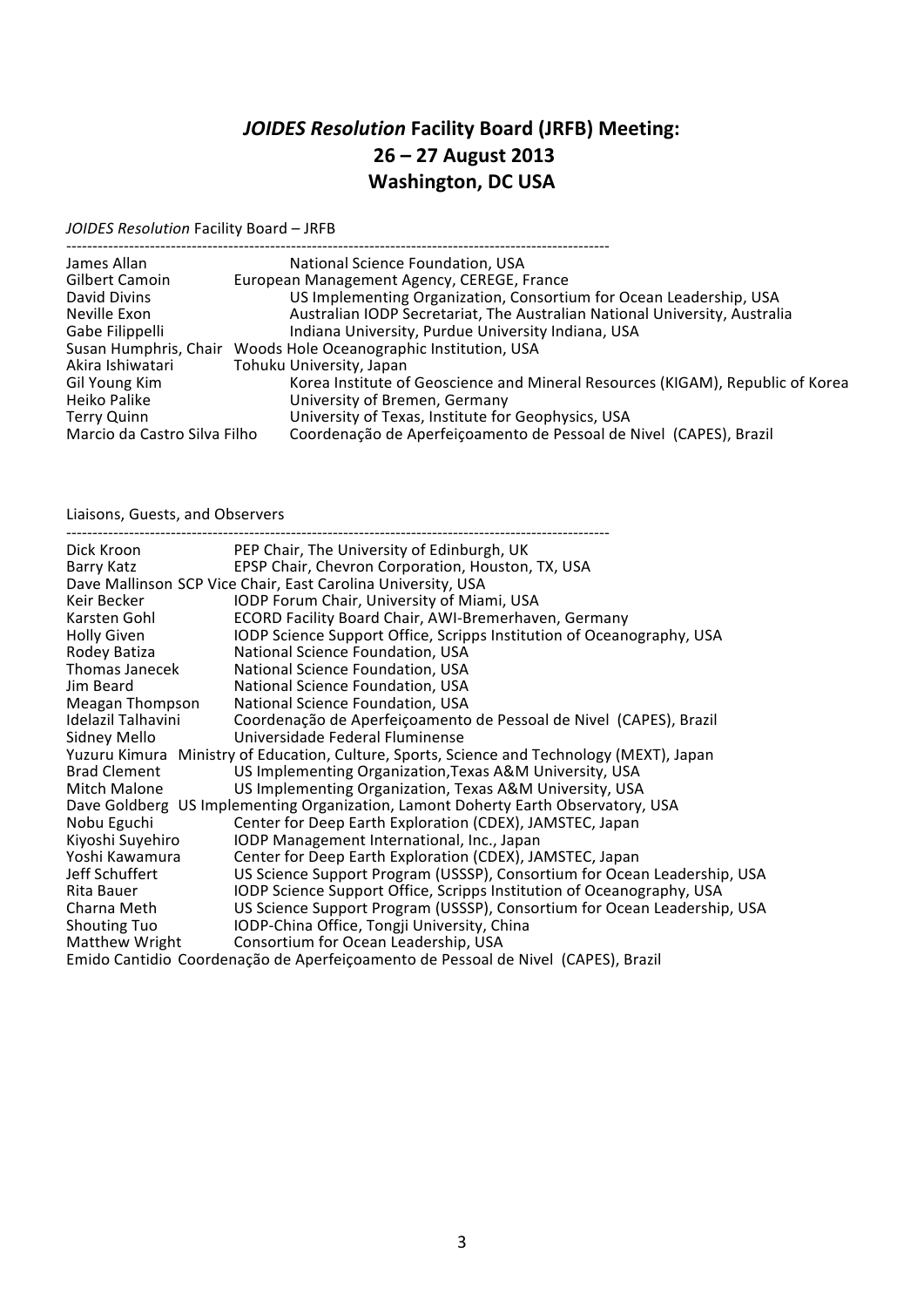# *JOIDES Resolution* Facility Board Meeting: **26-27 August 2013 Washington, DC USA**

**Monday 26 August 2013 09:00-18:00**

# **1. Welcome and Introductions**

*JOIDES Resolution* Facility Board (JRFB) Chair Susan Humphris welcomed the group and reviewed the needs for this meeting. She then asked for introductions around the room of all Members, Liaisons, and Observers. 

# **2. Approval of Agenda**

Susan Humphris reviewed the agenda. She noted that during consideration of the JR Facility FY14 Annual Program Plan (Item 13 on the Agenda), the JRFB must decide upon ground rules for dealing with commercial work requests. In particular, the group needs to discuss one specific case that will potentially influence the FY14 APP.

Additional items added:

- Discussion of the timing of the IODP forum meetings
- Update by David Conover (NSF's Division of Ocean Sciences Director) on the status of the approval of the new IODP program
- Discussion of one specific commercial work request that could influence the FY14 Annual Program Plan, and development of a plan to deal with these in the future

# *Consensus 1*

The JRFB approves the Agenda with the changes discussed.

# **3. Approval of March 2013 JRFB Meeting Minutes**

Susan Humphris asked if the level of detail in the Minutes is sufficient? Consensus is that the minutes read well and included an appropriate level of information.

# *Consensus 2*

**The JRFB approves the March 2013 JRFB Meeting Minutes with no changes.** 

# **4. Architecture of the new IODP**

Tom Janecek displayed and described a diagram that shows the flow of advice/work and the flow of funds. Discussion of how best to depict the inter-relationships included:

- Usefulness of multiple and/or separate diagrams to show proposal flow, information flow, and money flow for use outside of IODP
- Inclusion of an image of the cover of the Science Plan in the vicinity of the Forum to show that they are the custodians of this plan
- An indication that all parties contribute to the Forum
- Illustration of communication flow of EPSP and their reporting relationship.

#### *Action Item 1*

Tom Janecek will send the diagram around to get input on modifications and/or design. He will work with the Science Support Office and appropriate outside parties to develop illustrations that will show proposal flow, information flow, and money flow in a useful and understandable way.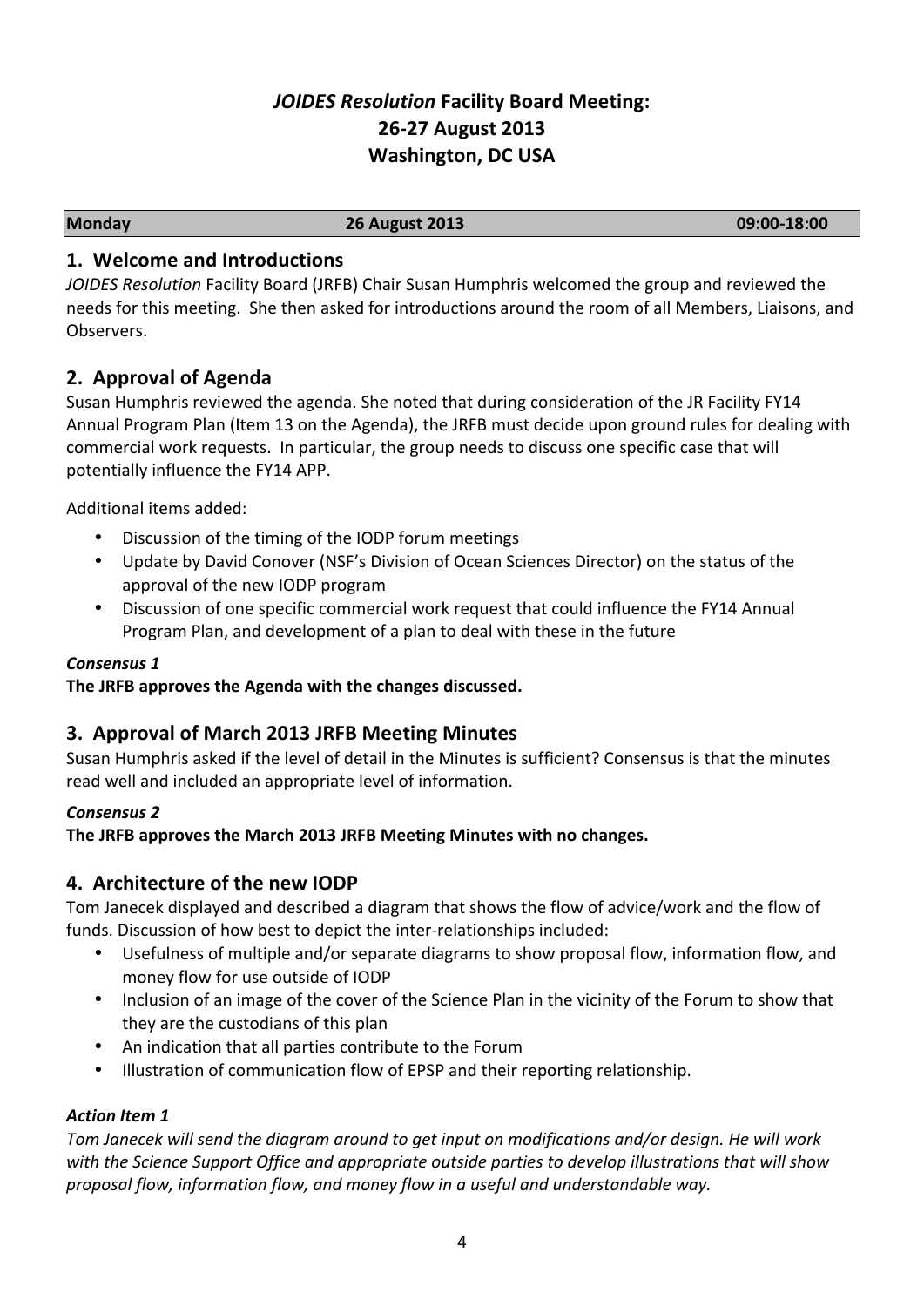# **5. JR Facility Board Terms of Reference**

#### *Consensus 3*

**The revised JR Facility Board Terms of Reference are approved with the following changes:** 

- The JRFB may go outside of the Facility Board to select a Chair should they deem it **appropriate.**
- The U.S. Science Support Program will conduct an open nomination/application process for scientific representatives on the JRFB, and recommend new members to the JRFB for its **approval**.

The Facility Board Chairs agreed that an appropriate mechanism for Facility Board interactions is to have the Chairs of each Facility Board (or an alternate if necessary) attend all Facility Board meetings.

# **6. Advisory Panels**

### **A Terms of Reference: EPSP**

The Board reviewed the revisions to the EPSP Terms of Reference. Humphris noted that the CIB plans to use EPSP for riserless drilling proposals, but that riser drilling proposals would go straight to the *Chikyu* safety panel for evaluation. When EPSP is reviewing a *Chikyu* riserless drilling proposal, a Japanese representative will be sent to the meeting. ECORD plans to use EPSP.

#### *Consensus 4*

The JRFB approves the revised EPSP Terms of Reference with no changes.

### **B SCP/PEP** Interactions

o **Reports from Recent PEP & SCP meetings**

#### *PROPOSAL EVALUATION PANEL (PEP) Meeting Report*

Dick Kroon reviewed the status of each proposal they had reviewed. There was concern that seven of nine pre-proposals were deactivated: either the instructions for pre-proposals are flawed, or expectations of the level of detail are too great. There was also a concern that the panel has transferred the churning of proposals to the pre-proposal stage rather than multiple revisions of full proposals. Dick Kroon stated that while "deactivation" is a poor word, the panel notes if deactivation is "with encouragement" or "without". In response to a question as to why some pre-proposals continue to be "encouraged" even after multiple deactivations, Kroon responded that some of the watchdogs are still interested in these proposals.

Jamie Allan stated that the panel is training themselves and the community to not use the review system for fleshing out proposals and he noted that this process make take a few cycles to come into effect. He also noted that proposal review needs to be aware of and consider potential environmental issues – the recommendation was made to modify the proposal sheet to ensure that proponents consider whether there is environmental mitigation to plan for.

#### **SITE CHARACTERIZATION PANEL (SCP) Meeting Report**

Dave Mallinson summarized the site survey status of proposals reviewed at the SCP meeting.

Jamie Allan pointed out the difficulty some proponents were having accessing proprietary data submitted for an earlier expedition to the same location.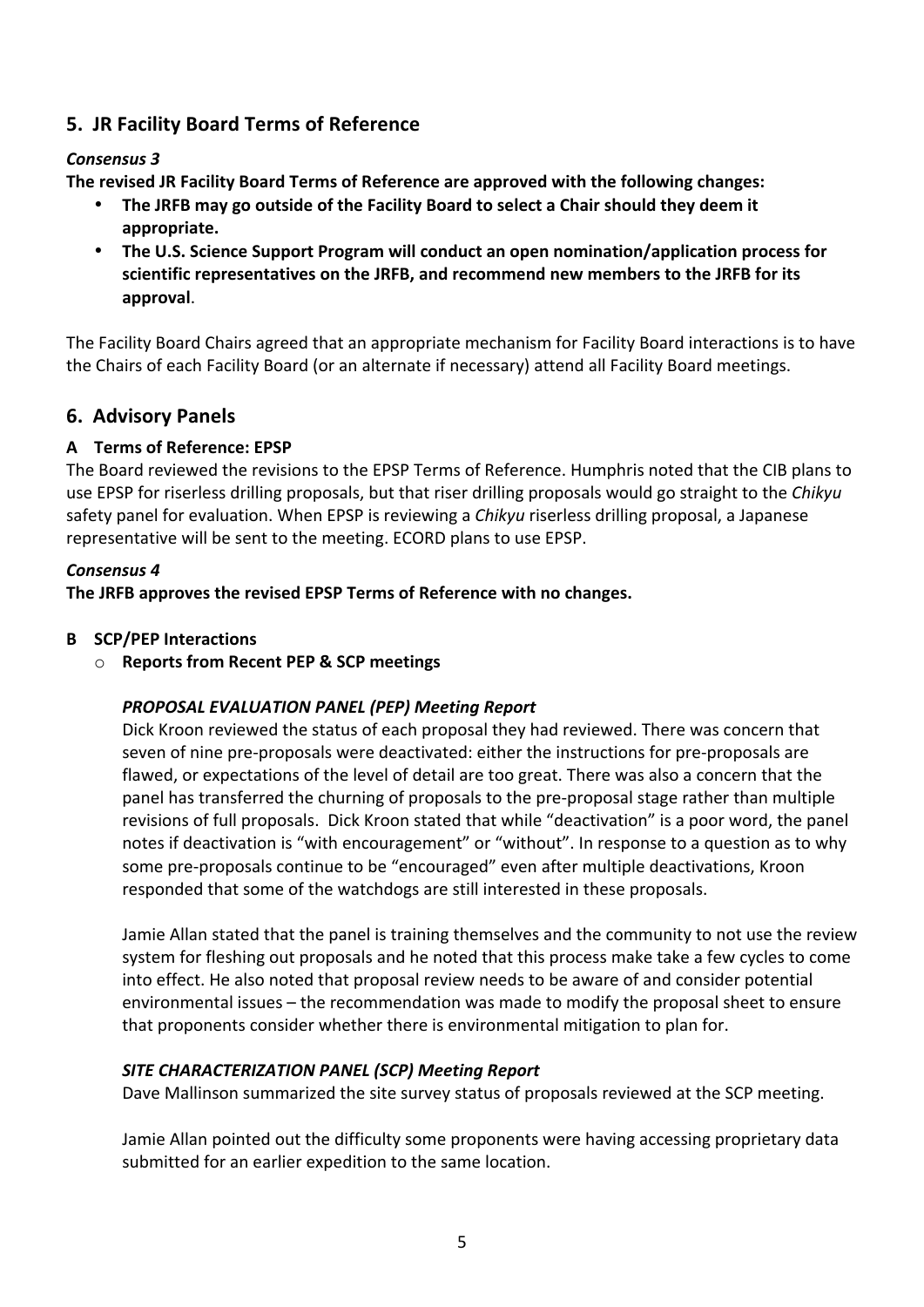The EPSP Chair noted that the number of sites proposed is usually not sufficient. There need to be alternate sites: ideally double the number of sites proposed. The advisory panels need to get that message to proponents.

### **Action Item 2**

The Science Support Office will determine whether links to previous original site survey data can be *created, and investigate the best way to obtain permission for release of such data.* 

#### $\circ$  **Recommendation on SCP/PEP Interactions**

Dick Kroon presented the PEP and SCP's arguments supporting their proposal to merge into one Science Evaluation Panel. They believe the key is having watchdogs from PEP and SCP assigned to each proposal, and communicating with one review letter and one set of recommendations to the proponents. The Panels also recommended initially keeping all existing members, but a reduction in membership could be considered once they see how a merged panel will work.

Advantages to the merger are:

- One meeting instead of two relieves the schedules and budgets of those who normally attended both meetings and reduces the planning efforts of the Science Support Office.
- The eventual reduction of panel size (if implemented) might ease increasing financial pressures.
- Proponents will receive one comprehensive and complete list of what they must do in their resubmittals.
- Having Co-chairs for the SEP will permit a "spread" of responsibilities across issues and would better assure one or both can attend other meetings.
- All supporting data will be considered at the same time, producing a more coherent assessment of the proposals, and resulting in better award decisions.
- Panel interaction will improve each sides understanding of how the other side works, which will also result in better decisions.

Disadvantages to the merger are:

- The number of proposals will be large (at first), as the two groups are not in sync.
- The merged panel will have 54 members, which makes reaching consensus difficult and selecting a reasonable meeting time and location critical.
- The merged panel, if reduced in size, could decrease or marginalize the impact of the scientific community.
- Proposal submittal/review and site survey data submittal/review are not in sync and getting them in sync could prove difficult.

Discussion centered around the need to develop a common submission process for proposals and supporting data because a full examination of the proposal cannot happen until critical SSD are in the databank. The SSO has funding to implement the development of such a process and the Panels are working toward this with revisions to their guidelines.

#### *Consensus 5*

The JRFB approves the merger of the SCP and PEP into a single review team (the Science Evaluation Panel). The SEP will initially keep all existing members and it will meet twice a year.

#### o **SEP Terms of Reference**

The JRFB reviewed the draft SEP Terms of Reference and recommended that they be revised to reflect that the PMOs appoint or recommend members and the JRFB approves their recommendations. If alternate members are necessary, the JRFB Chair should be notified of the recommended alternate, but JRFB does not need to approve the alternate.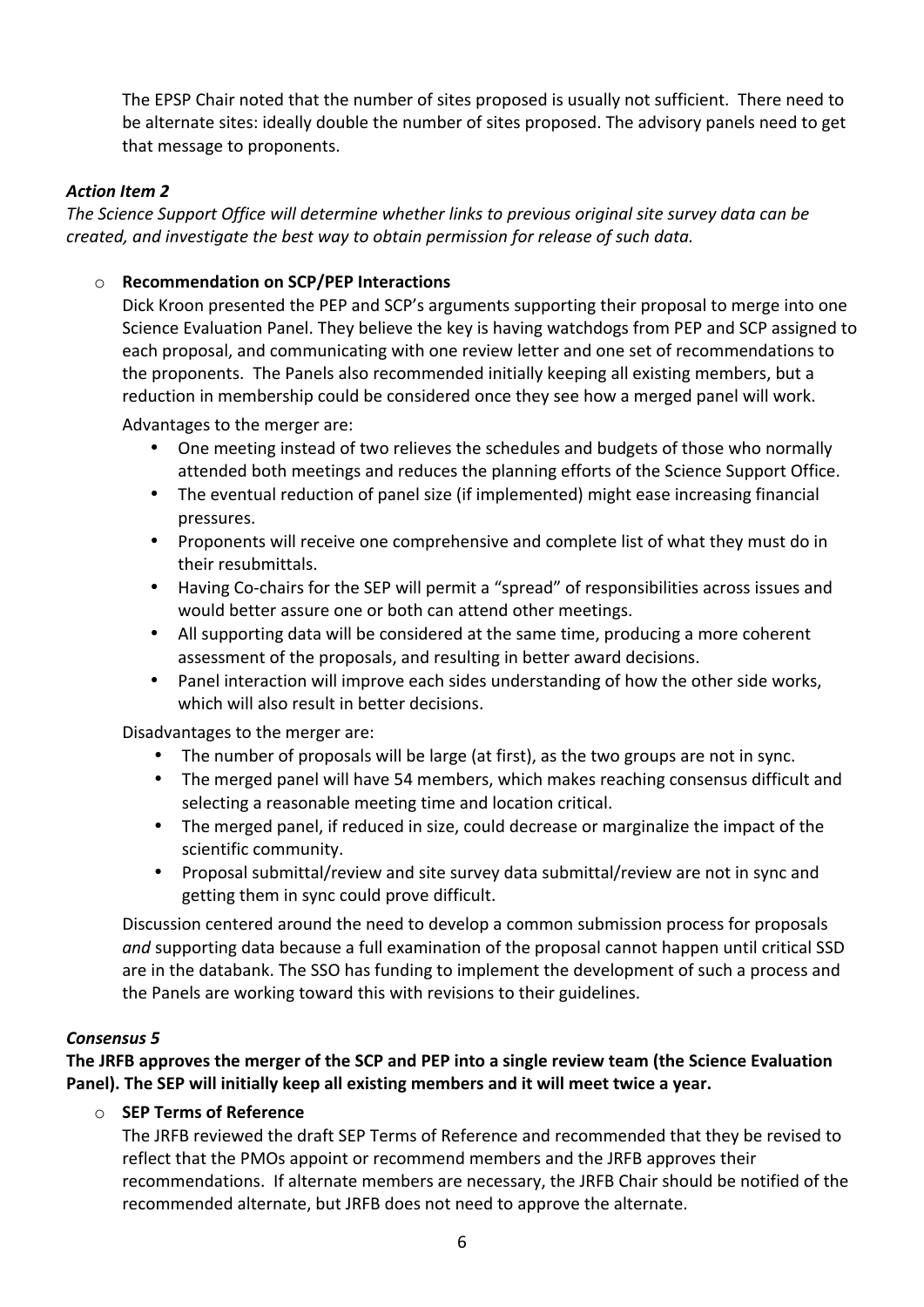### *Consensus 6* The JRFB approves the SEP Terms of Reference with the changes discussed above.

# **Action Item 3**

Tom Janecek will communicate with the PMOs what their panel membership allocation is prior to the start of the new program. It will be critical to have more nominations than slots if the panels are to *achieve a balanced distribution of expertise.*

# **C** *Chikyu* **IODP Board Request**

# *Consensus 7*

The JRFB welcomes the CIB in using JRF Advisory Panels.

# **7. JR Facility Conflict of Interest Policy**

# *Consensus 8*

The JRFB approves the revised JR Facility Conflict of Interest Policy.

# **8. Procedures & Guidelines for JR Expeditions**

# **A Staffing Procedures Document**

Mitch Malone summarized the revisions and the general policy for the Board.

#### *Consensus 9*

# The JRFB approves the JR Staffing Procedures document.

# **B Standard Measurements: Shipboard & Logging**

Mitch Malone provided a quick summary of the changes/simplifications made to this document. He noted that scientists (who are not routinely scheduled for expeditions) perform the microbiological cell counting and contamination testing so these measurements cannot be elevated to "routine" at this time. Heiko Palike recommended that the JRFB review the document every two years. Susan Humphris stated that a group of microbiologist is working to draft procedures for contamination and preservation that could be applied across platforms.

Malone stated that major deviations should be identified in the proposal or prospectus. The Facility Operator could address deviations from the policy (if it is an "at sea" decision) and, for other decisions, the JRFB Chair, the SEP chair, or the co-chief scientists/IO responsible could address the deviations.

Susan Humphris asked if this list of standard measurements was applicable for the other platforms? Karsten Gohl suggested that the ECORD Board will have a separate but similar document, with some modifications and flexibility. Nobu Eguchi stated that the CIB will develop its own based on this document. These documents should have as much commonality as is feasible.

# **Action Item 4**

*Mitch Malone will revise the wording as discussed. The ECORD FB and the CIB will use the document as a basis for development of their own standard measurements policy. The JRFB will review the document every 2-3 years.*

# **C Third Party Tools Guidelines**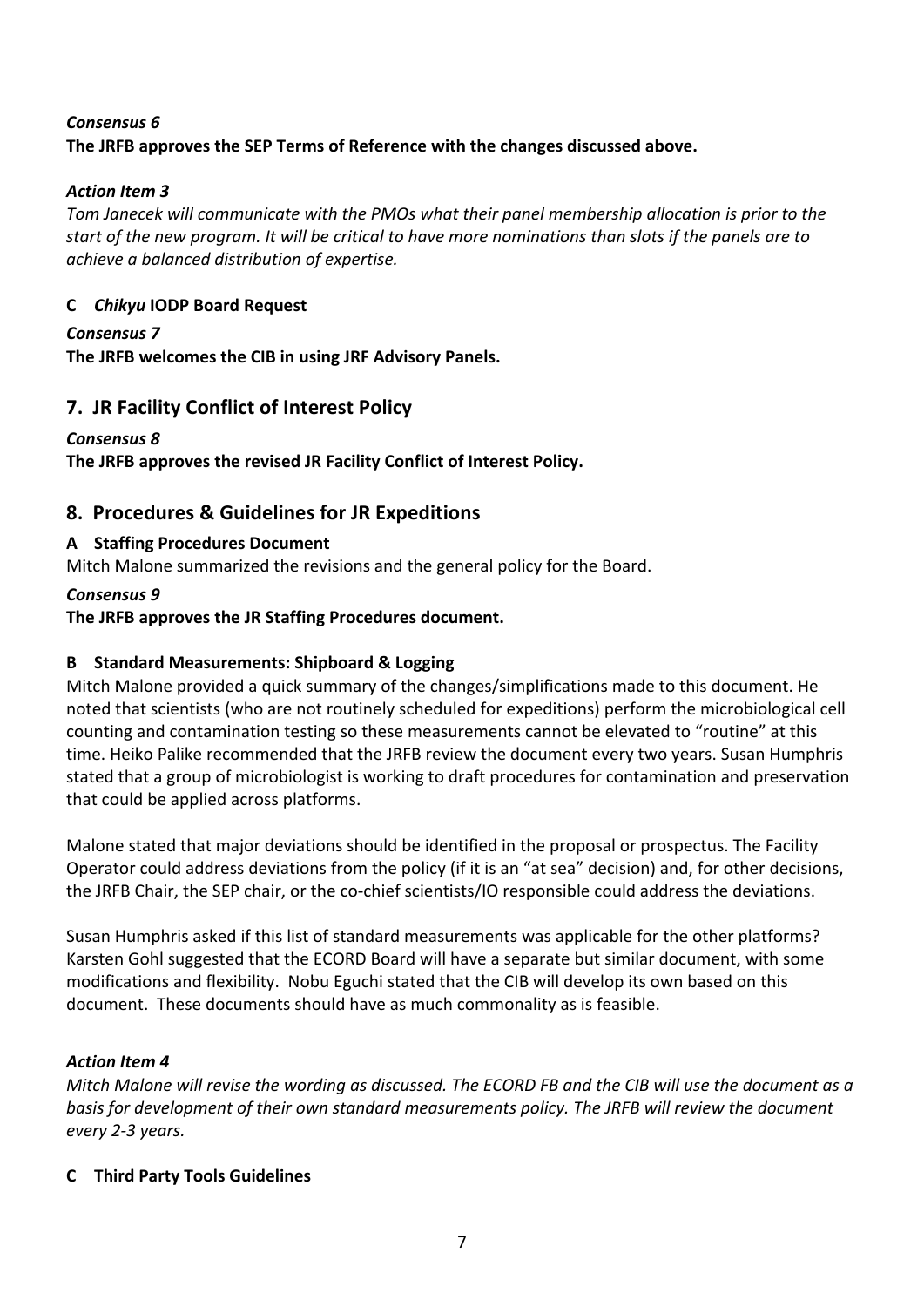This document needs more work. In particular, it needs to address how observatory data and samples will be handled; e.g., what is the moratorium, where are the data archived, are samples from observatories curated by an operator facility? In addition, the document doesn't mention insurance (or lack there of), which is usually the responsibility of the PI. The document is also silent on whether a "development" tool or instrument is permitted to stay in "development" (indefinitely) or is the natural procedure to develop the instrument for certification.

# **Action Item 5**

*R. Murray (lead), K. Becker, Jamie Allan and Dave Goldberg will revise the Third Party Tools document for review at the next JRFB meeting.* 

Heiko Palike raised the issue of available software for determining borehole depth scales. The Correlator tools are used in nearly every expedition to aid the core recovery process via visualization and interaction, but there are difficulties with update software in getting data into and out of the database. If interpretation is one place where each shipboard party wants to use a different tool, the JRFB could provide hard specifications stating what must be gathered and let the scientists choose what to use. Mitch Malone indicated that he is working on a document that will address this problem and there should be a draft before the next meeting.

# **D EPSP Safety Review Guidelines**

Barry Katz provided a review of the revised Safety Review Guidelines document. Dave Mallinson asked that the text be changed from "raw (digital data), SEGY *and/or* data image format" to just "*and*". The proponents should know they must have all data formats.

### *Consensus 10*

The JRFB approves the EPSP Safety Review Guidelines document with minor revisions.

# **9. IODP Environmental Principles**

Susan Humphris noted that this is a program-wide document that has been reviewed by both the ECORD Facility Board and the CIB.

#### *Consensus 11*

The JRFB accepts the revised IODP Environmental Principles document.

Neville Exon pointed out that the "green" movement is very strong in New Zealand and he asked if IODP might want to generate some PR to show that the program is doing everything possible to not harm the marine environment. The SSO will think about this when working on the website: perhaps a statement for placement with other core values.

# **10. Core Curation**

Brad Clement noted the complexity of curation as the *JR* cores are housed at three repositories, and ideally the curation processes should be consistent at each location, although each repository will no doubt have some differences in procedures (e.g., microbiology samples). Jamie Allan noted that another critical aspect of the policy is who pays for shipping (the users)?

Susan Humphris indicated the plan is for the Facility Board Chairs to request that the curators of the three repositories provide a common implementation plan for core curation and sampling once the sample policy is revised. Jamie Allan requested a draft copy to provide input.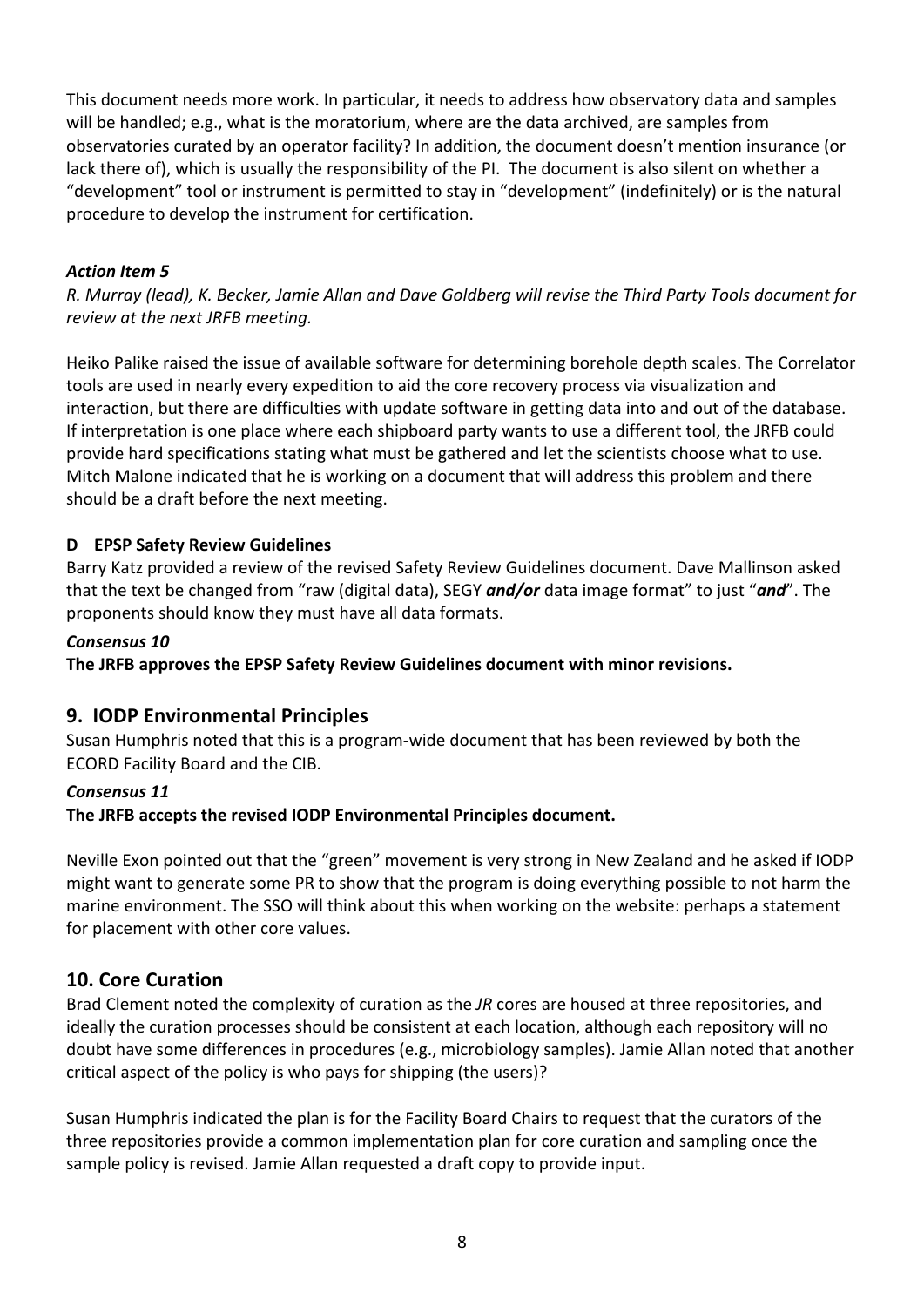#### **Action Item 6**

The Facility Board Chairs will prepare a letter to the core curators requesting the development of a *common implementation plan for core curation and sampling.* 

# **11. IODP Sample, Data and Obligations Policy**

David Divins presented his major changes to the document, which included removing the curatorial policy (appendix 4). He suggested that some of the information be presented as an FAQ document because the standard text is too dry. Jamie Allan reiterated that post-expedition data is covered by the data policies of the agencies providing the funding for the work. There is still more work to be done on this document before the curators can be asked to develop an implementation plan.

#### Action Item 7

*David Divins (lead), Nobu Equchi, Wataru Azuma, Jamie Allan, Keir Becker and Ursula Röhl will revise the* Sample, Data and Obligations Policy by mid-October for circulation to the JRFB and other Facility Boards.

#### **Tuesday 27 August 2013 8:30 – 18:00**

### 12. **Update on Renewal of IODP**

David Conover gave a short presentation and indicated that a plan would be presented to the NSB in November.

Heiko Palike asked David Conover to state NSF's view of leveraging. Would leveraging continue to be part of the JR's operations or would commercial use funds be used to cover shortfalls in the program? David Mallinson added that the importance of the contributions of international partners cannot be overemphasized because their support of operations is based on an expectation of expeditions. David Conover stated that NSF will strive to strike the right balance between what is reinvested in the program and what they use to reduce costs. He stressed that IODP's ability to leverage and implementation of leveraging (through both members (contributions and CPPs) and commercial use) will be vital in making the case to the NSB to continue the program.

David Conover stated that he anticipates the concern of the science community (in the decadal survey) regarding the imbalance in NSF's investments in facilities vs. science. He stated that NSF is not prescribing what the ratio ought to be, but will analyze the entire facility portfolio. He stressed that NSF is reviewing all OCE programs, and the OCE's actions to reduce facility costs include no increase in the overall number of research vessels, and forcing the reduction of the OOI's O&M costs to \$55M (from \$70M). With these harsh budget realities, the IODP's ability to leverage is a powerful case to make before the National Science Board.

Marcio da Castro Silva Filho (Brazil), Neville Exon (Australia/New Zealand), Shouting Tuo (China), and Gilbert Camoin (ECORD) expressed their support of ocean drilling and their concerns regarding NSF's budget issues, the potential impact on the cruise schedule, and their countries' willingness to continue funding the program if the number of expeditions is decreased. David Conover stated that NSF's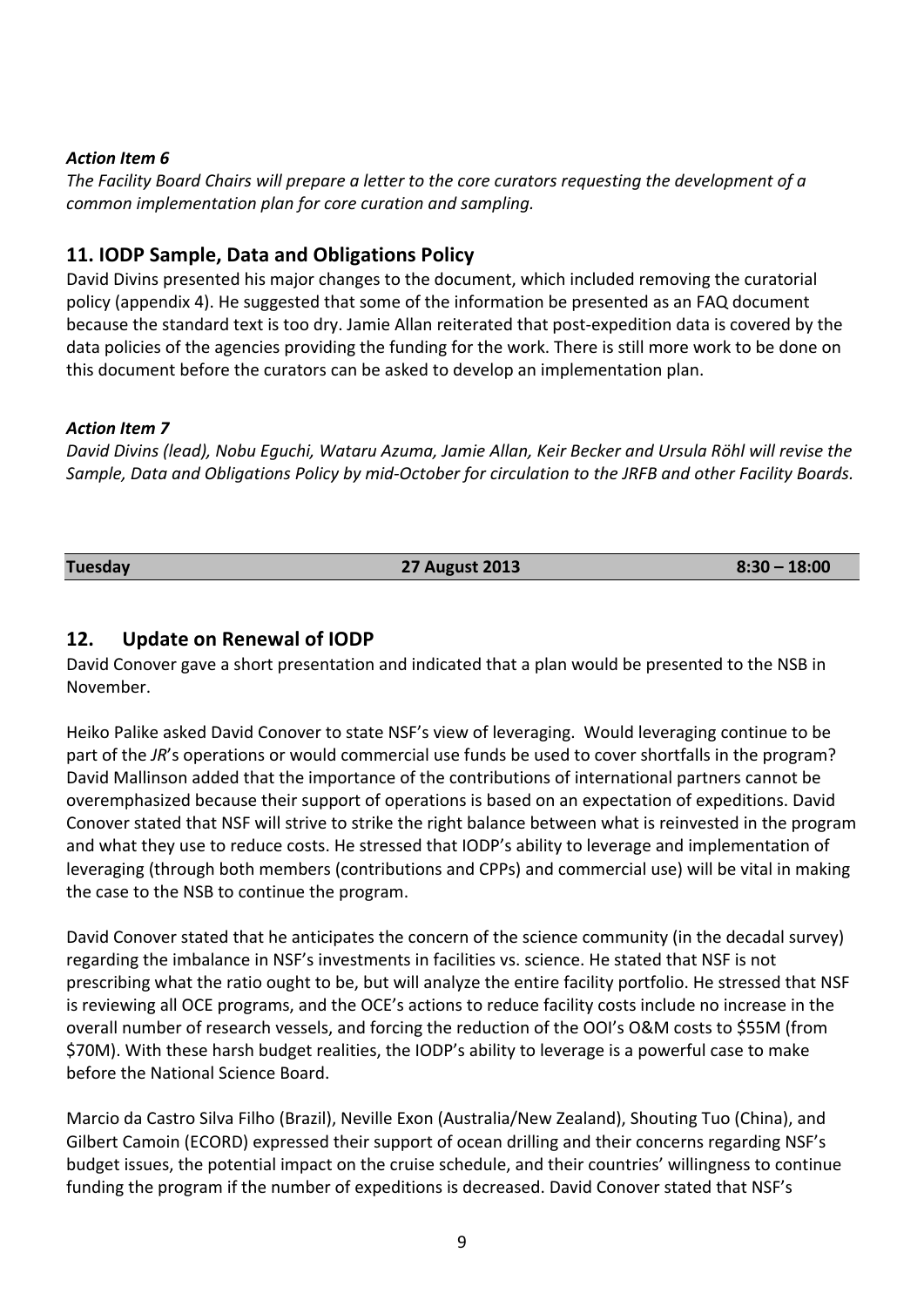message to the scientific communities of IODP's international members is that NSF recognizes the value of scientific ocean drilling and the unique role of the *JR*. NSF is looking for solutions to the budget crisis and they will find one that will both please and displease all parties. In the meantime, NSF will continue funding the *JR* (at some level) at least until they get the results of the decadal survey.

Terry Quinn asked if NSF knows their budgetary constraints? David Conover stated that NSF has been told to plan for no additional resources beyond current levels (with corrections for year-to-year inflation). NSF is permitted to suggest new initiatives that would require more money, but their budget must prioritize these initiatives.

David Conover concluded by saying that he wasn't aware of any previous point in history where funding uncertainty was at a higher level than now. This means that every program must be conservative in their planning.

# 13. Overview/Discussion of JR Facility FY'14 Annual Program Plan

David Divins presented an overview of the USIO (US Implementing Organization) Facility Annual Program Plan, the process for developing the program plan, and some areas of interest in the plan.

Brad Clement provided background and pricing information regarding the potential purchase of a cryogenic magnetometer. Tom Janecek pointed out that FY14 is an extension year, and there is a possibility of no operations and closeout after that, so he would have difficulty justifying the purchase of new equipment. Tom also stated that the standard justifications for new equipment have been safety first, then measurements for operational decisions, and finally to capture ephemeral properties. While the Board may have a natural desire to augment shipboard capabilities, in this time of austerity, he suggested the Board keep to these justifications. Terry Quinn stated that the measurements provided by the magnetometer are fundamental to the science of the JR. Jamie Allan stated that, while we may have to cut the 2014 budget, we cannot cut operations (and the cost of the replacement magnetometer was lower than expected) so he supported the purchase. Brad Clement and David Divins also noted that our guidance from NSF has been to plan as if the program will continue.

# *Consensus 12*

# **Recognizing the fundamental importance of the cryogenic magnetometer to the science of the** *JR***, the JRFB** recommends that a new instrument be ordered as soon as possible.

Susan Humphris asked, if the South China Sea (SCS) CPP expedition is added, how would the budget be impacted (a Complimentary Project Proposal (CPP))? Jamie Allan replied that the SCS expedition adds \$2.3 million to the budget. Neville Exon asked whether there would be a shortfall of  $\sim$ \$4M if the IBM expeditions go and the SCS CPP doesn't? Jamie Allan confirmed that the cashflow to NSF would be reduced by \$4M from its international partners and stated that, in that scenario, NSF would have to contribute more, or cut the current budget.

#### *Consensus 13*

# The JRFB approves the JR Facility FY'14 Annual Program Plan with no changes, and hopefully with the **inclusion of the South China Sea CPP.**

*Commercial work opportunity in 2014* – David Divins reminded the Board that the USIO can pursue commercial work if NSF has no need of the vessel. At this point, the 2014 expeditions are staffed, so including the potential commercial work would seriously disrupt schedules. Brad Clement stated that the client will issue an RFP in October and if the USIO submitted a proposal, they would have a lead-time of 9 months or less. The timing for the commercial work couldn't possibly be worse. Jamie Allan agreed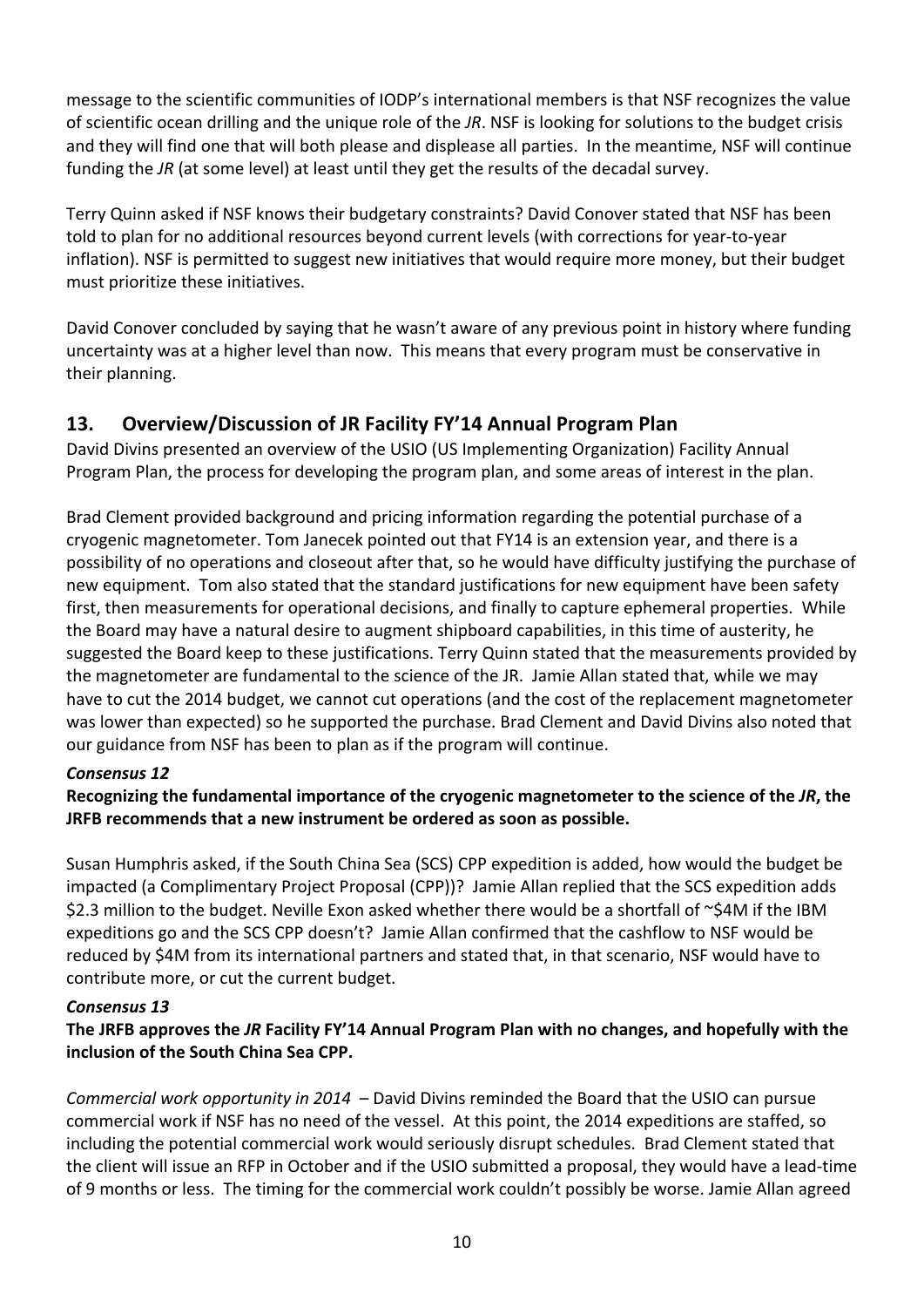that the typical non-IODP operation 4-month window is the ideal time to contract commercial work. This particular commercial opportunity is really tough because of the short lead-time and the need for schedule changes that would likely not be acceptable to the science community.

Dave Goldberg reminded the Board that last summer's commercial work experienced the uncertainty at the end of the commercial contract, which could/would impact the net benefit in terms of dollars. Jamie Allan asked if the USIO could propose on the commercial work, while keeping the current expedition schedule in place in case the proposal failed? David Divins said that the USIO would want NSF approval to do that. He indicated that the USIO doesn't need to change the schedule today, but they don't want to prepare the RFP if NSF decides to not change the schedule. Jamie Allan acknowledged that this would also impart a state of uncertainty in the budget.

# *Consensus 14*

# The JRFB recommends that the USIO/NSF not pursue the potential commercial work opportunity in **2014.**

*Commercial work guidelines* – Susan Humphris asked for input regarding the general mechanism and guidelines for determining if commercial opportunities are appropriate to pursue. David Divins stressed that the guidelines should permit the USIO/NSF to keep their credibility with industry as well as the science community. After discussion, the following guidelines were established:

- Once the Annual Program Plan is approved and the budget determined, the schedule cannot be disrupted significantly to incorporate commercial work
- There needs to be some flexibility to allow short (1-3 week) commercial opportunities
- Leveraging rather than cost avoidance is critical in accepting commercial work  $-$  the science program must benefit.

# **14. Overview/Discussion of Science Support Office Annual Program Plan**

Holly Given presented a summary of the SSO APP. She recommended the development and use of an *ad hoc* web site users group to provide feedback from the community point of view. She recommended that the group include the Forum Chair, a JRFB rep, an Operations rep, and the SEP Chairs.

Jamie Allan stated that NSF normally takes longer to make a new award for a Cooperative Agreement, but that this one was rushed. He thanked Kiyoshi Suyehiro and Holly Given for working hard to seamlessly transition the SSO under difficult circumstances. He expressed his gratitude for the efforts of Kiyoshi, Holly and their staffs.

#### *Consensus 15*

The JRFB approves the SSO Annual Program Plan for FY14. The Board recommends the engagement of a user group for feedback on changes to the web site.

# **15. Update on Proposal Action Items**

The JRFB discussed several proposals for which the Board had requested additional information. Such information has been received for proposal 505 and 693-APL (Wheat, Fryer) and proposal 781 (Saffer). These were reviewed in order to provide feedback to the proponents.

# **Action Item 8**

*Susan Humphris will follow up with letters providing additional feedback to those proponents who have responded*.

# **16. Chikyu Drilling of Riserless Legs**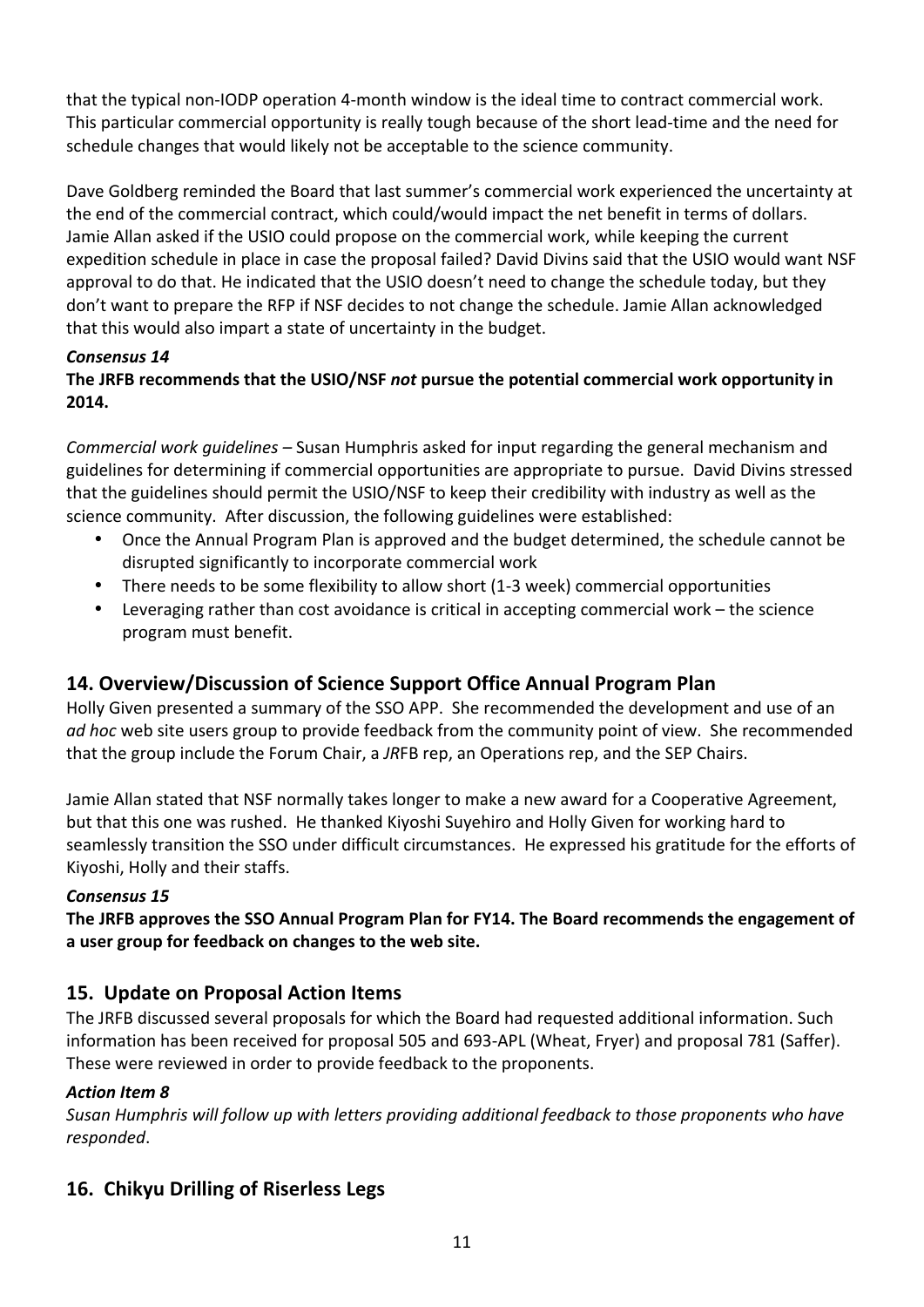Susan Humphris informed the *JRFB* that at the CIB meeting, three criteria were developed in consideration of transferring proposals written for riserless drilling on the *JR* to riserless drilling on the Chikyu:

- 1) Those beyond JR capability (e.g., ultra-deep water)
- 2) Operations in regions where the *JR* will not be for many years
- 3) Operations when *Chikyu* is *enroute* to or from, from example, industry operations

Because the platforms are very different *(Chikyu* can be slow with many holes, but faster with one deep hole), each transferred proposal would require fundamental re-examination for the new platform, especially as most proposals are written with a specific platform in mind. Transfer of any proposals should be considered at the SEA and JRFB level when looking at schedules, but this situation is likely to occur only occasionally.

# *Consensus 16*

**The JRFB concurred that the three criteria appropriate for the transfer of proposals for riserless operations to the Chikyu are:**

- **4) Those beyond JR capability (e.g., ultra-deep water)**
- **5)** Operations in regions where the *JR* will not be for many years
- **6)** Operations when *Chikyu* is *enroute* to or from, from example, industry operations.

# **17. Proposal Submission Guidelines**

The many documents related to proposal submission have been revised and simplified by a small subgroup, and further revised after the CIB meeting to reflect the *Chikyu* proposal process. Because the Oct. 1 call for proposals is published, the revised document has been posted on the web site for proponent use in this upcoming cycle. Further suggested revisions include:

- Update the FAQ with better questions or remove it
- Extend the statement about encouraging proponents to contact the IO in advance of proposal submission to include all platforms
- Update the Table of Requirements currently posted on the website
- Create a flow diagram of the proposal process and include turnaround times for each stage

# *Consensus 17*

The JRFB accepts the revised Proposal Submission Guidelines with the revisions described above.

# **Action Item 9**

Susan Humphris will work with Nobu Equchi to build a proposal flow diagram for all platforms from the basis of the Chikyu diagram already developed.

# Action Item 10

The Science Support Office will update the Table of Proposal requirements to coordinate with the revised *Proposal Submission Guidelines.*

Gilbert Camoin requested a summary of this document in a leaflet or handout style for use at meetings and conferences. There is no overarching entity to fund such documents, but it needs to happen through the good will of member organizations. Tom Janecek confirmed that a champion will have to bring a proposal to the Facility Boards and the FBs will have to determine if they want to support such an effort. Holly Given stated that she and her team, because they are not full time as the SSO, would have the time, but funds would need to be found. The IODP Forum could be another potential organization to do this.